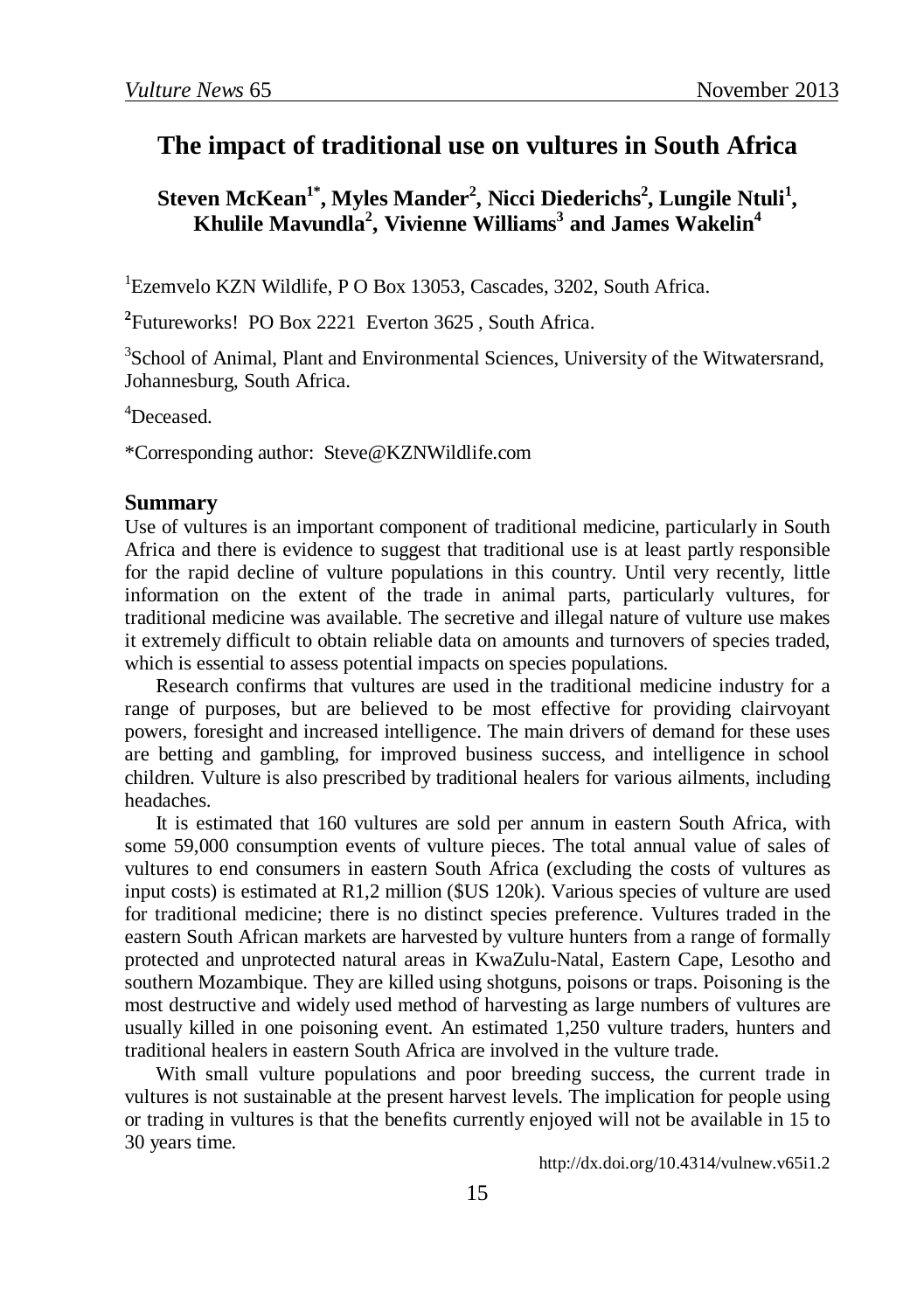### **Introduction**

There is a widely held belief in many African cultures that health, disease, success or misfortune are not chance events but the result of the active influence of individuals or ancestral spirits (Berglund 1976). For this reason, traditional medicine is held in high esteem in such cultures and is regularly used by a large proportion of the population. Traditional medicines represent herbal, animal and mineral material used for physiological as well as symbolic/psychological purposes (Cunningham 1991). Approximately 80% of the population in South Africa uses traditional medicine in one form or another because pharmaceutical drugs are too expensive or traditional methods are considered more appropriate (Cunningham 1991, Mander 1998).

The rapidly expanding commercial trade in plants and animals for traditional use is stimulated by rapid urbanisation and high levels of unemployment (Cunningham 1991). The pressure on wild populations of indigenous plants and animals for traditional medicines is probably higher than at any time in the past because many people with no alternative forms of income are turning to the harvest and sale of plants and animals to earn a living and meet rising urban demand (Cunningham 1991). Population increases, declining economy, rising unemployment and increasing uncertainty about the future are all indicators that demand for traditional medicines will continue to increase in the future (Cunningham 1991). The value of the trade in indigenous plant species for traditional medicine in KwaZulu-Natal was estimated at R65 million per annum with 4500 tonnes of plant material being sold annually (Mander 1998). Despite the persistence of customary (cultural practice) controls on the use of many species, the commercial trade and consequent economic benefits has eroded many of these controls to the detriment of the species involved and the systems in which they occur.

Little information is available on the extent of the trade in animal parts for traditional medicine. The trade in animal parts is secretive and mostly illegal in South Africa. This makes it extremely difficult to obtain reliable information on amounts and turnovers of species traded, which is essential to assess potential impact on species populations. Also, the controls over animal medicines relate to the politics of control over supernatural power from animals with powerful symbolism (Cunningham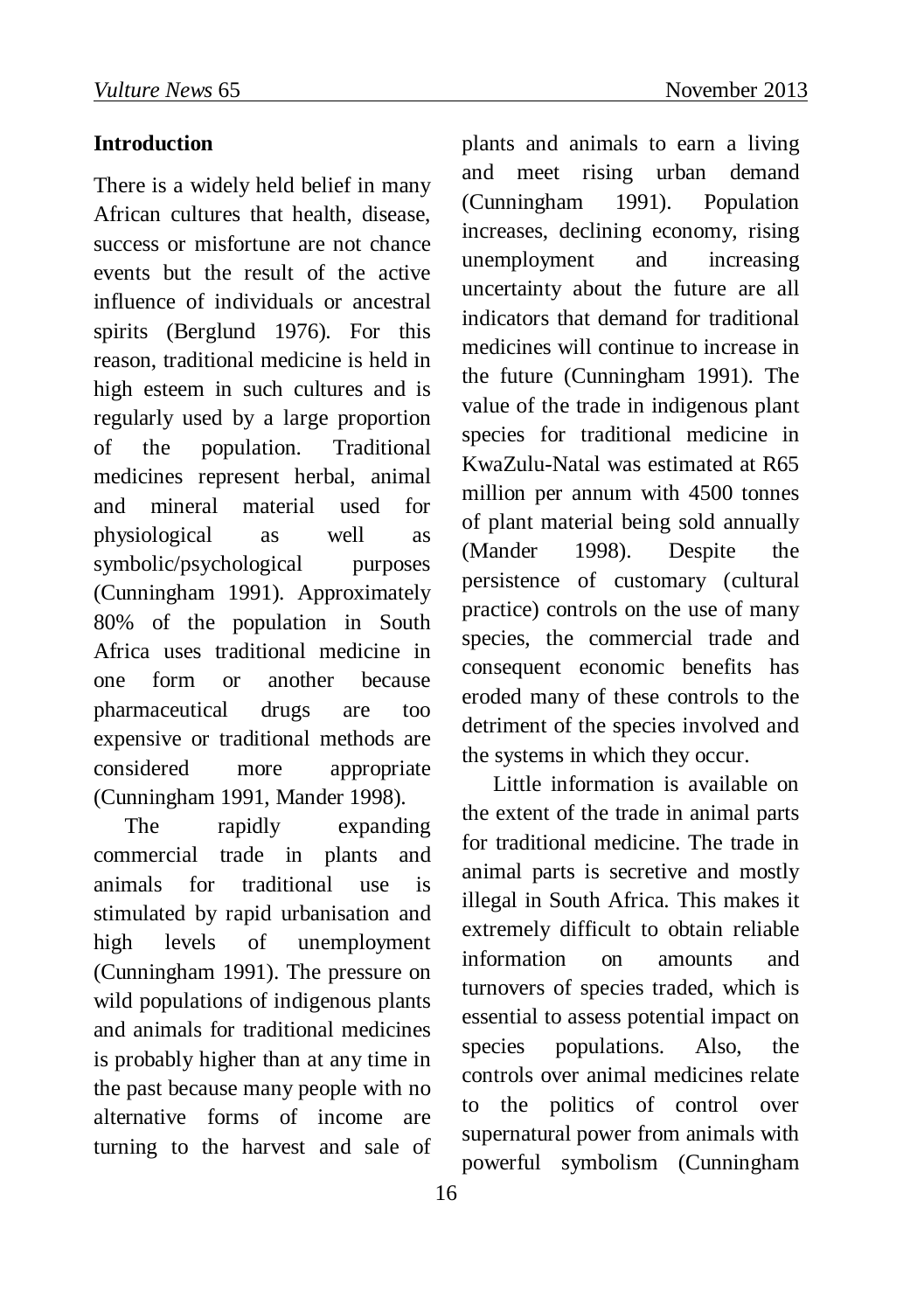1991). Approximately 150 animal species are traded for traditional medicine in KwaZulu-Natal (M<sup>c</sup>Kean 1995, Whiting *et al.* 2011).

Vultures are widely used throughout Africa (Williams *et al.* 2013) and are believed to be important for traditional medicine. There is evidence to suggest that traditional use is at least partly responsible for the rapid decline in vulture populations in South Africa. For example, there is irrefutable evidence that vultures are being killed and traded through the traditional medicine markets (Cunningham 1991, Mander *et al.* 2007). There are repeated media reports that the "Lotto" is contributing to population declines through stimulating demand for vultures, which are traditionally believed to have clairvoyant powers. All vulture species appear to be used, particularly as capture methods such as poisoning do not discriminate between species and all vulture species are in high demand (Ngwenya 2001).

Yet the belief system behind vulture use, the numbers of vultures killed for use, demand for vultures and the value of the trade in vulture parts for traditional medicine remains poorly understood. Is traditional medicine contributing to the documented decline in vulture

populations? If so, to what extent? What main factors are driving the demand for vultures? What is the extent and value of the trade in vultures for traditional medicine? Are there effective and practical interventions that can be applied to conserve vultures while also conserving traditional belief systems?

Vultures are known to be traded in the markets for the reasons described above and vulture populations are showing decline. A short study was done of three large informal urban markets which could serve as an indicator of trade activities and volumes for South Africa.

### *Purpose of the Study*

The overall goal of the study was to develop an understanding of the trade in vultures for traditional medicine / cultural use in South Africa. This information could then be used to inform strategy development for conservation of vulture populations threatened by high levels of use, as well as increasing general awareness of the importance of vultures as a cultural resource and as a provider of "ecosystem services" such as removal of carrion, to society.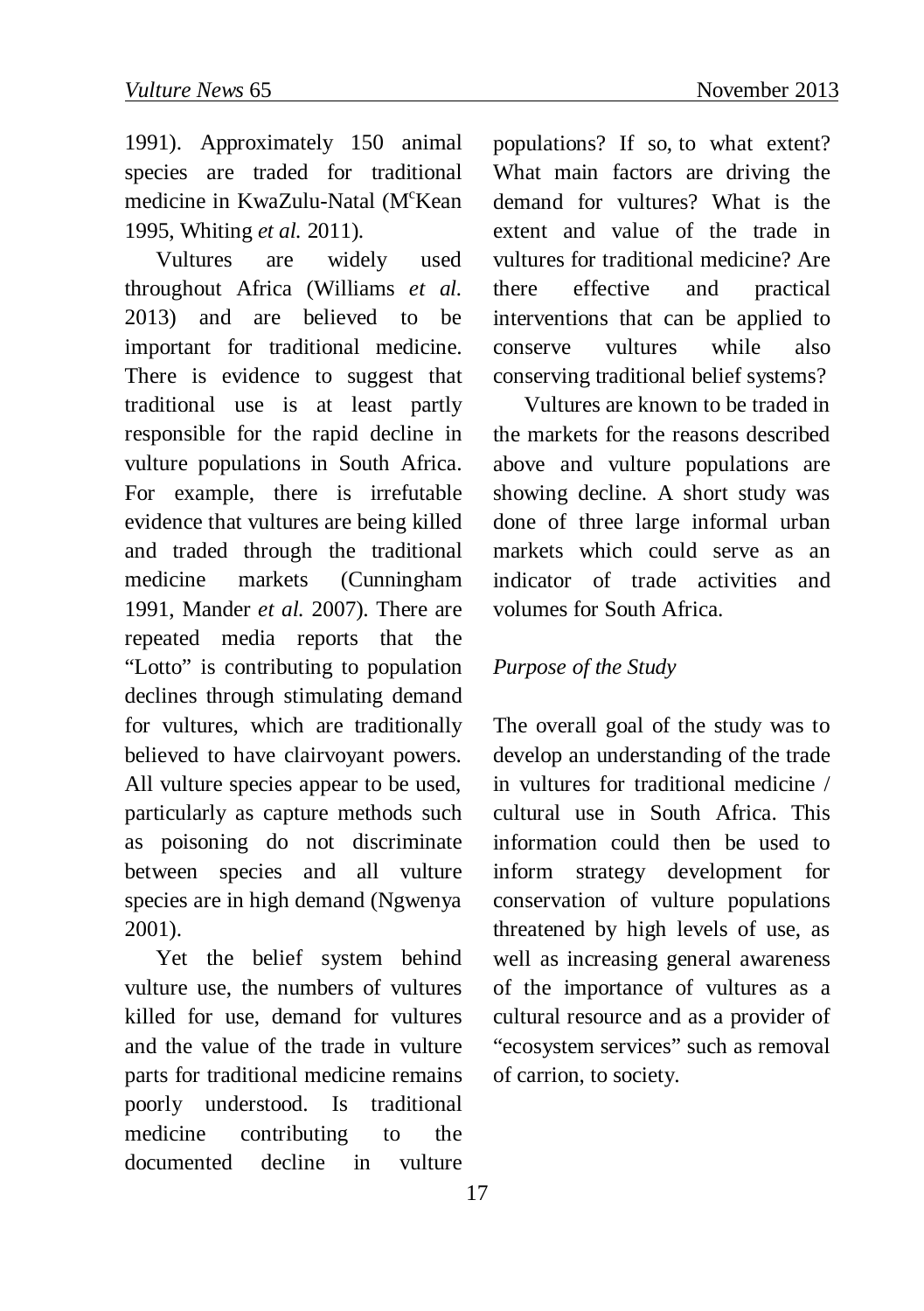In this paper, we

- Assess the species and numbers of vultures used, parts used, supply sources, hunting methods, values and turnover.
- Assess ecological sustainability of vulture use levels.
- Assess the trade chain, vulture trader and user profiles.
- Investigate the traditional belief systems which are reported to support vulture use.
- Recommend interventions to mitigate current and future impacts of traditional use of vultures on species and populations.

### **Methods**

The trade survey process consisted of three phases. Details of the survey process are described in Mander *et al.* (2007).

**Phase One** involved preparatory investigative work, including a literature survey, the identification of a method and approach for how and where the survey work was to be undertaken. This included identification of the markets to be surveyed, the development of a survey questionnaire and a survey programme (i.e. market monitoring frequency). As traditional medicine markets tend to be secretive and suspicious of research/survey work, phase one also involved canvassing market roleplayers in respect of their cooperation/participation in the survey.

**Phase Two** involved undertaking the trade survey. The survey focused on three markets where vultures are known to be traded, and which were considered to be representative of vulture wholesale and retail trade in KwaZulu-Natal and Gauteng (Fig 1).

- Faraday Market, Johannesburg
- Durban Herb Market, Durban
- Mona Market, Nongoma

The researchers already had a working relationship with the traders and Traditional Healers in two of the three markets surveyed: Faraday and Durban Herb Market. However the researchers did not have a relationship with traders / Traditional Healers at Mona Market.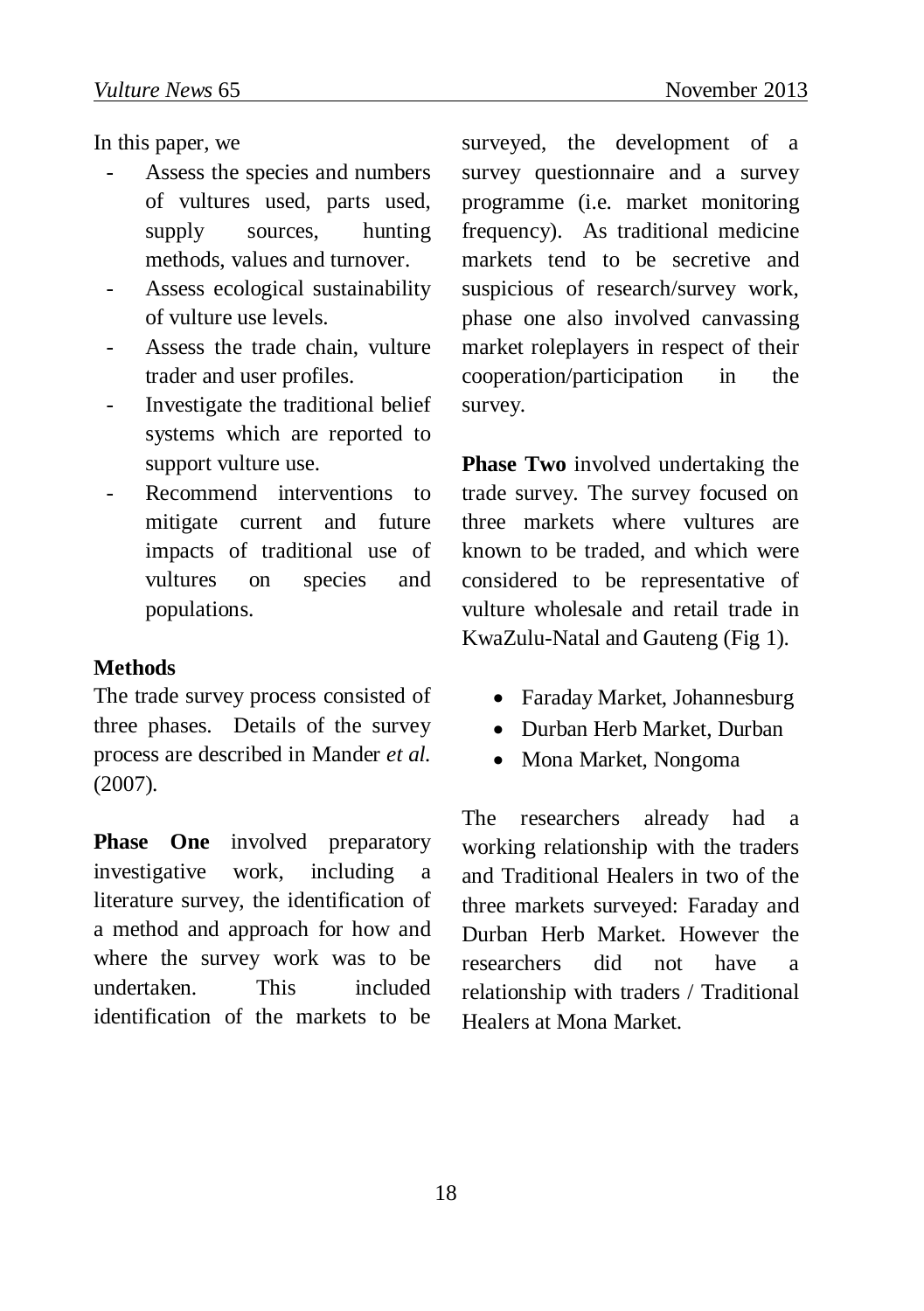

**Figure 1:** Map of South Africa showing locations of informal traditional medicine markets surveyed as well as source areas for vulture trade.

The survey included:

Weekly monitoring of the Durban Herb Market,

• Monthly surveys of the Durban herb and Mona Markets, including interviews with vulture traders and Traditional Healers using a questionnaire developed during Phase 1. This questionnaire investigated aspects of the trade reported in the Results section.

A once-off survey of the Faraday Market in Johannesburg,

• Once-off interviews with prominent Traditional Healers, vulture hunters and other knowledgeable people in the vulture trade.

The monthly and weekly monitoring of the markets and questionnaire interviews were conducted by the authors.

The weekly monitoring was conducted for a six-week period. This was intended to run for 3 months in the Durban Herb Market, however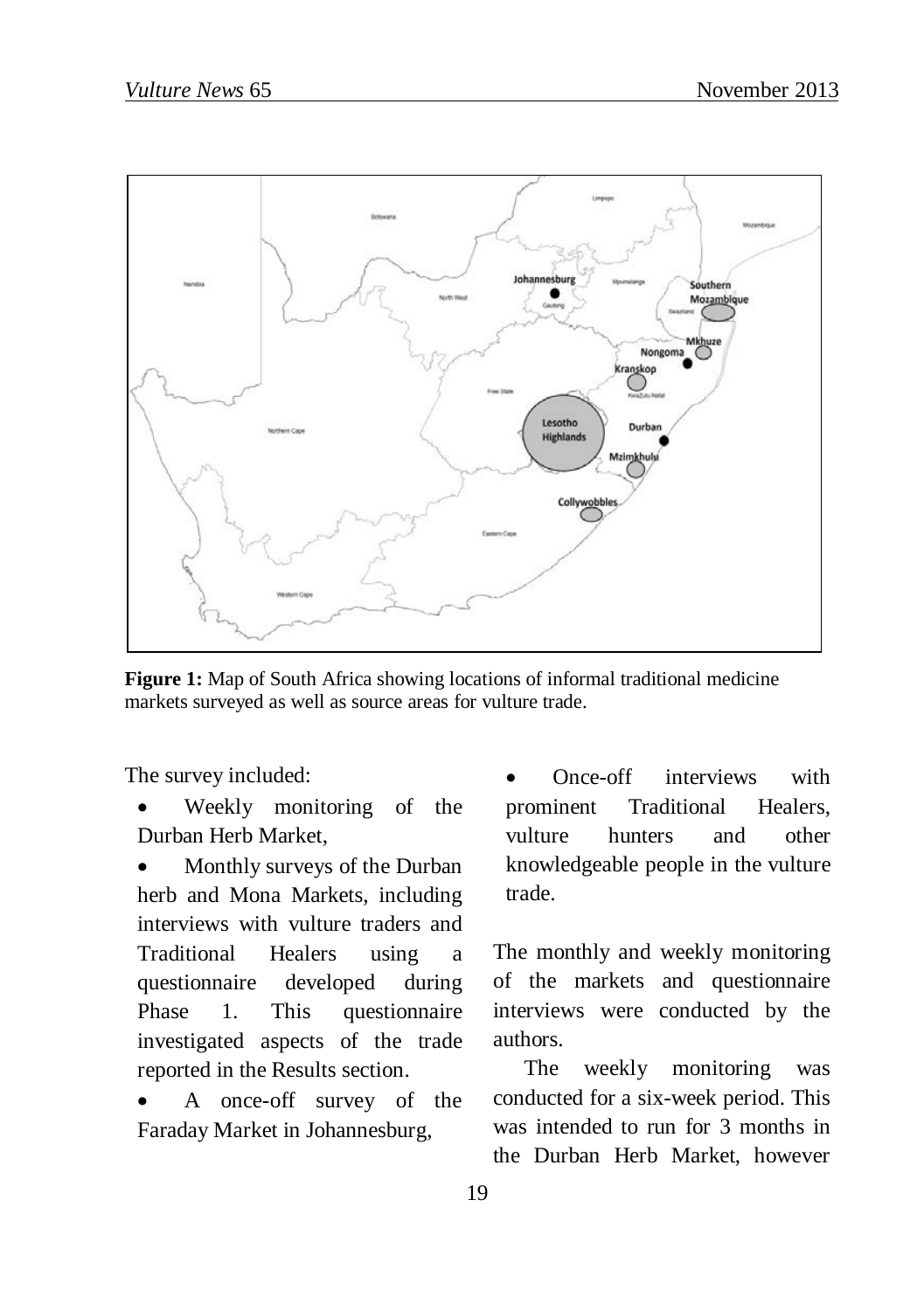after 1.5 months institutional conflict within the market precluded the possibility of any further survey work taking place. The information gathered was therefore not for the desired 3-month period.

The monthly surveys were conducted for a 3-month period.

**Phase Three** involved the evaluation and analysis of the survey results. A workshop was held with the authors to achieve this. The results of the survey were presented and discussed at this workshop, followed by a collective identification of key issues and possible interventions to address these. Data on species and volumes traded were compared to known population size and breeding success rate data to assess ecological sustainability of estimated vulture trade levels.

## **Results**

**Who uses vultures and why?** The consumers of vultures are from both genders. All age groups make use of vulture products. There is a predominance of low income groups using vulture products. The traders report that only 30% of their trade is to end consumers, while the remaining 70% is either resold to other traders or it is used by diviners

medical ailments, such as headaches, Traditional Healers believe vulture is most effective for clairvoyant purposes (foretelling, often for informing gambling or betting).

Importantly, Traditional Healers indicate that there are no comparable alternatives for this use. This implies that for clairvoyance use, vultures are the only product that is considered

"effective", and consequently

use vultures for a wide range of purposes. For many of these uses there may be alternatives that they could use, with the exception of foretelling, for luck and for increasing the intelligence of schoolchildren. The majority of buyers request the vulture products directly, with a small percentage of the traders recommending its use. The implication of this is that demand for vultures as a medical treatment / for luck or for intelligence / clairvoyance is already entrenched in the consumers. This drives a significant proportion of the demand for vultures.

Traditional Healers also drive demand for vultures by either prescribing the use of vultures or using vultures themselves to assist in making predictions for their clients. While some prescribed uses of vulture are for the treatment of

on behalf of their patients. Consumers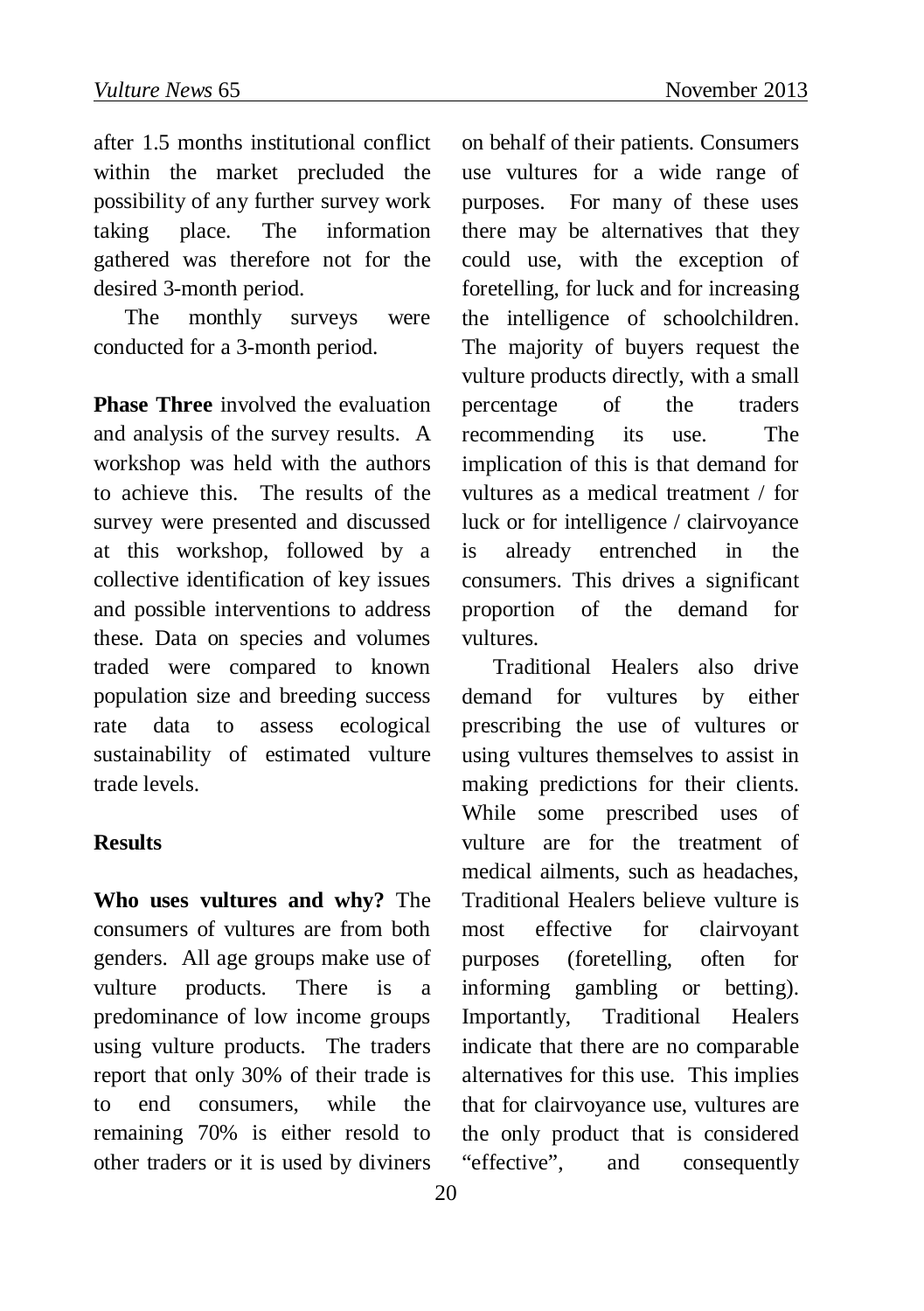stopping the use of vultures for this purpose will be difficult. This seriously restricts the management options available for conservation agencies aiming to protect vulture populations from over-harvesting for the Traditional Medicine industry.

**Supply sources and hunting methods:** Results show that vultures are harvested for traditional use from a range of areas (Figure 1), including:

• KwaZulu-Natal (KZN) Wildlife protected areas such as uMhkuze Game Reserve and the adjoining communal areas,

• Kranskop in the Thukela valley, KZN,

• Mzimkhulu in southern KZN,

• Flagstaff and Collywobbles in the Eastern Cape where large vulture colonies exist outside protected areas,

- The Lesotho highlands, and
- Southern Mozambique.

The Kruger National Park in northeast South Africa contains large vulture populations and it could be expected that traditional medicine gatherers would target this area and its surroundings for vultures. However, discussions with Traditional Healers in the Bushbuckridge area near Kruger National Park and with South African National Parks staff indicated that they were unaware of any recent poaching or trading activity of vultures from the Park or surrounding areas (Mander *et a*l. 2007).

Vultures are harvested by a number of methods (Figure 2). Poisoning, particularly the use of aldicarb, is the most destructive method of harvesting, as large numbers of vultures are usually killed in one poisoning event. For example, 51 vultures were poisoned in January 2007 at one carcass outside uMkhuze Game Reserve in eastern KZN (KZN Wildlife internal records). Brake fluid and insecticide were also reported to be used to poison carcasses from which vultures feed to kill vultures.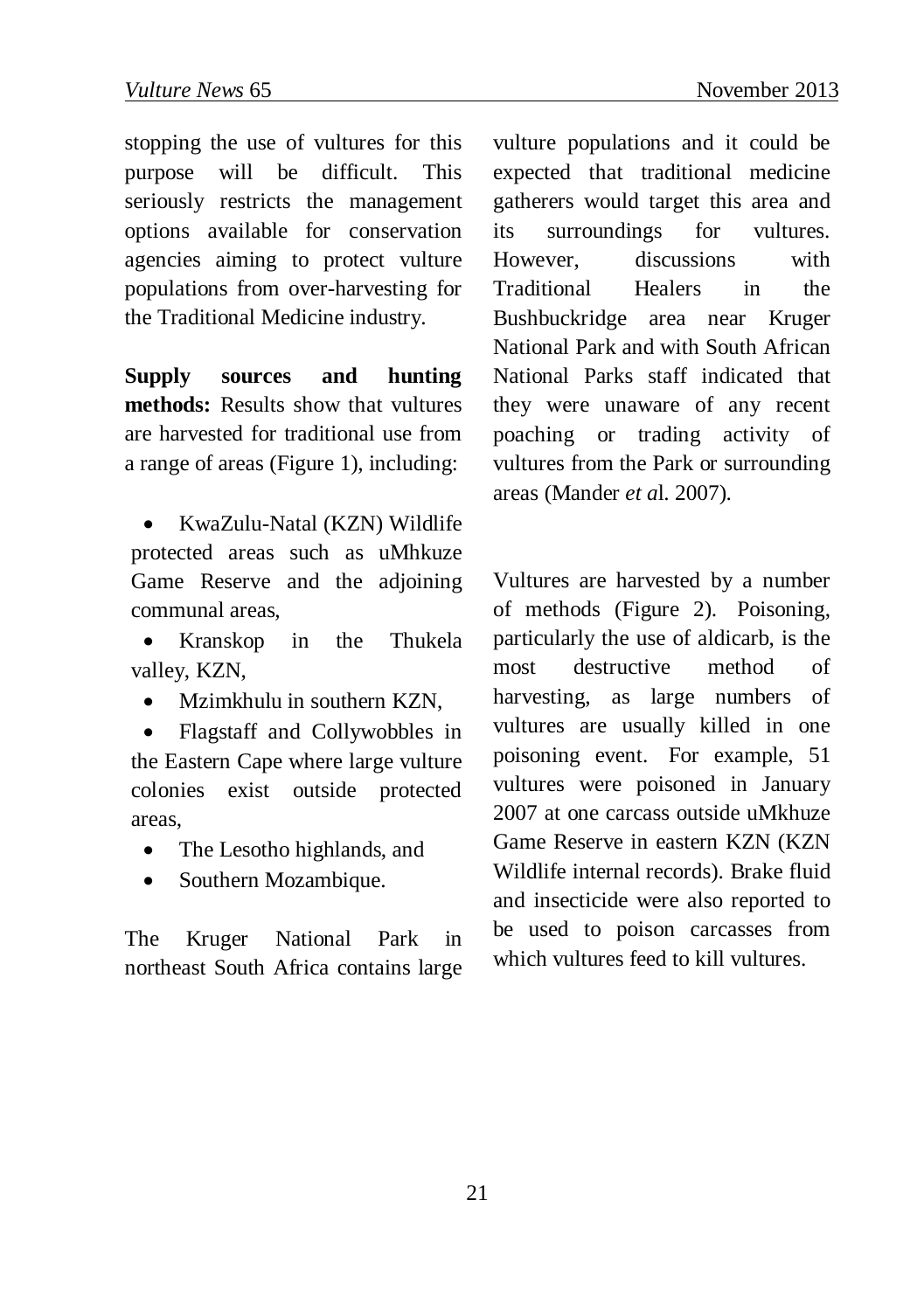

**Figure 2:** Graph showing percentages of hunters using different methods to kill vultures.

**Trade chain:** The trade in vultures follows a distinctive path or chain, with various market segments along the way. The typical trade chain starts with vulture hunters from the rural areas adjacent to protected areas in Zululand or adjacent vulture colonies in Pondoland or Southern Mozambique. There is a direct relationship between the three markets surveyed and each other. The vultures are transported either directly into the Durban market, or first to rural markets, such as Mona, where they are wholesaled and then transported to Durban. Mona Market is a monthly market in Hlabisa (in eastern KZN) which functions largely as a wholesale market to Durban and other smaller towns in KZN. In Durban the vultures are either wholesaled again to Traditional Healers and / or retailed to consumers. In Durban the vultures can also be re-sold into the Johannesburg markets, like Faraday and Mai Mai (Johannesburg). Many of the traders in Faraday Market in Johannesburg are Zulu and they source most of their material from associates in Durban. There are however alternative trade routes with material traded directly into Durban and Faraday from other areas, such as the eastern Cape, Mpumalanga,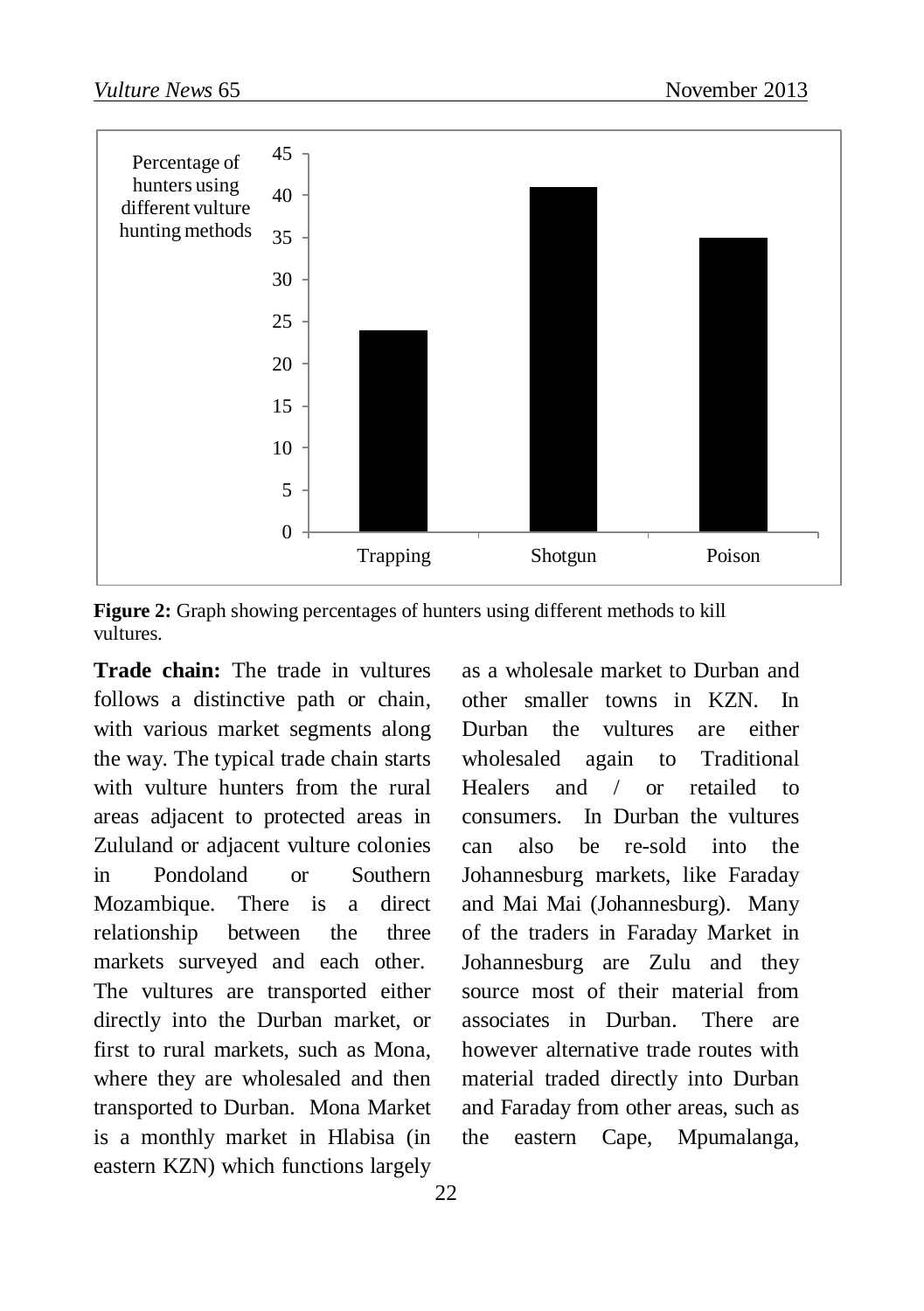Southern Mozambique and Lesotho (see Figure 1).

**Use of different species:** Different species of vultures are traded, but many Traditional Healers and vulture traders indicated no preference for trading any particular species. Cape Vultures *Gyps coprotheres* and White-backed Vultures *Gyps africanus* were reported as being "preferred" for trade through the

survey, but this is most likely related to the greater availability of these species over other vulture species, an inability to differentiate between the two (as demonstrated during the survey during discussions with traders), and the fact that these species are known - rather than a real preference for these species over others.



**Figure 3:** Numbers of survey respondents and preferred vulture species.

Tables 1 and 2 give a broad estimate of the numbers of vultures traded during the survey period and a translation of this into the number of

vultures traded per annum. This information is based on observed data with some assumptions (see Table 3).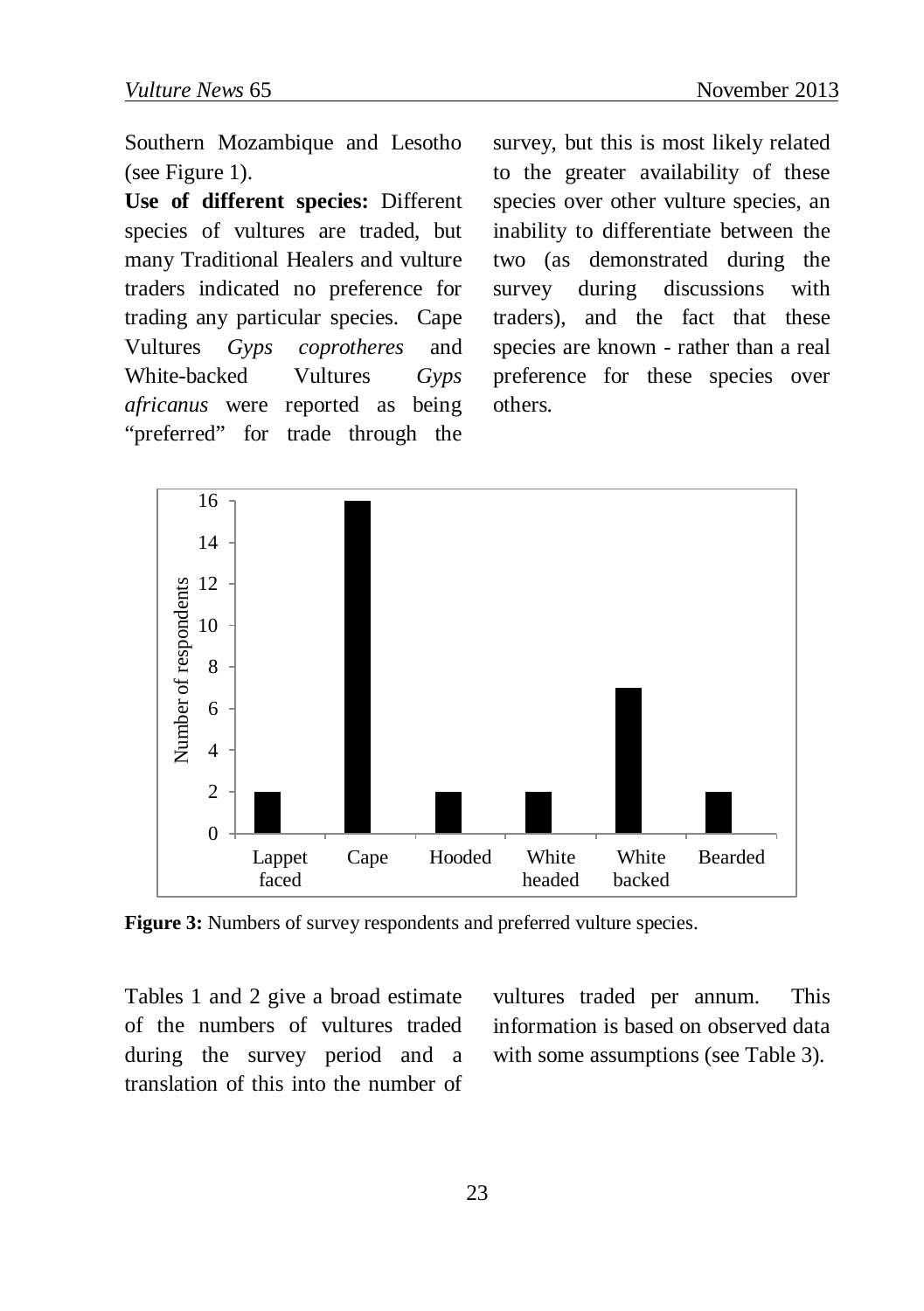| <b>Table 1:</b> Estimates from a series of market surveys in southern Africa of the number of |  |
|-----------------------------------------------------------------------------------------------|--|
| vultures traded per market                                                                    |  |

| <b>Market location</b>                                                                     | Mozambique | Mona | Durban | Faradav |
|--------------------------------------------------------------------------------------------|------------|------|--------|---------|
| Number of vultures observed or<br>reported traded – based on<br>observations in the market | 5          | 16   | 11     | 10      |
| Period of trade surveyed – days                                                            | 92         | 92   | 40     | 92      |
| Estimated vultures traded per<br>day                                                       | 0.05       | 0.17 | 0.28   | 0.11    |
| Vultures traded per year –<br>assuming survey period is<br>representative of annual trends | 20         | 63   | 100    | 40      |

As considerable inter-market trade takes place it is not possible to sum the numbers from Table 1 to get the total trade volume. Table 2 estimates the total number of vultures sold across the markets that were surveyed.

**Table 2:** Combined vulture trade estimates for markets in Mozambique, Mona, Durban and Faraday

| Vulture trade                                                            | Number traded | <b>Source of Information</b>                                                                                          |
|--------------------------------------------------------------------------|---------------|-----------------------------------------------------------------------------------------------------------------------|
| Rural sources $-$<br>Mona and                                            | 83            | 63 Vultures from Mona market                                                                                          |
| Mozambique                                                               |               | 20 Vultures from Mozambique                                                                                           |
| Urban wholesale<br>and retail                                            | 140           | Durban + Faraday sales                                                                                                |
|                                                                          |               | Durban : $100 - 83 = 17$ (these are then                                                                              |
| Unaccounted for<br>vultures (rural<br>sources not<br><i>identified</i> ) | 37            | likely to be Cape Griffons not via Mona<br>market)                                                                    |
|                                                                          |               | Faraday : $40 - 20$ (Vultures resold from<br>Durban) = $20$ (these are likely to be<br>vultures from anywhere in RSA) |
| <b>Total number of</b>                                                   |               |                                                                                                                       |
| vultures sold using<br>combined<br>estimates                             | 120           | Total retail number (140) less the vultures<br>sold on from Durban to Faraday (20)                                    |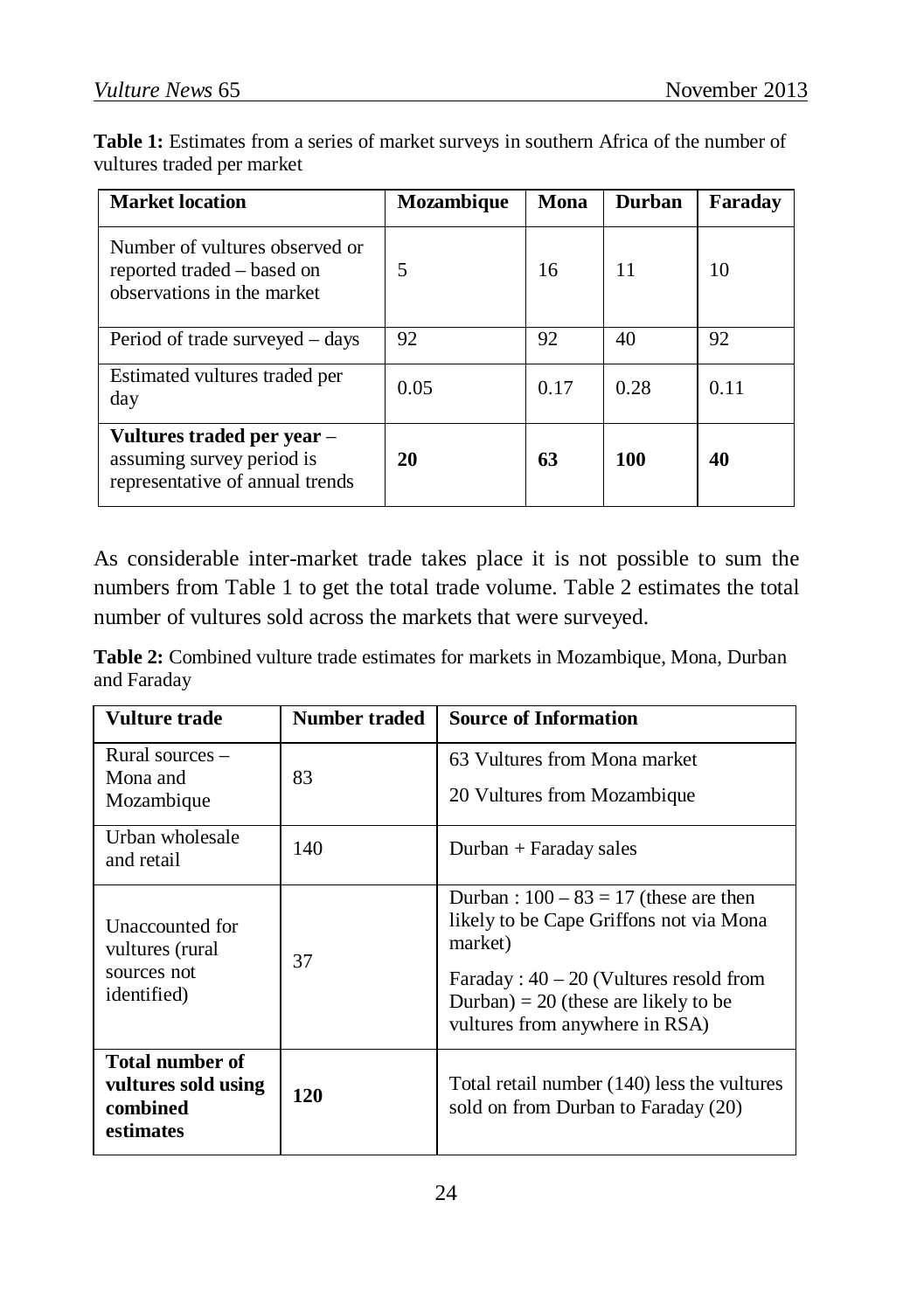Based on the data from Tables 1 and 2, a number of scenarios for the total number of vultures traded per annum in South Africa have been developed. It is estimated that between 106 to

240 vultures could be traded per annum, with 160 vultures traded per year being the most likely scenario (Table 3). An estimate of the value of the trade is computed in the next section.

| <b>Scenarios</b>                                                                                                       | <b>Number</b><br><b>Traded</b>                                                                                | <b>Details</b>                                                                                                                                                                                                                                                                                                                              |
|------------------------------------------------------------------------------------------------------------------------|---------------------------------------------------------------------------------------------------------------|---------------------------------------------------------------------------------------------------------------------------------------------------------------------------------------------------------------------------------------------------------------------------------------------------------------------------------------------|
| Mona, Durban and<br>Faraday -<br>Assume they comprise<br>the total trade in RSA<br>per annum                           | 120                                                                                                           | This excludes all traditional medicine shops<br>in large and small towns - probably between<br>200 to 300 shops in eastern RSA, of which up<br>to 30% may trade bird products.<br>This excludes rural trade in both pension day<br>markets and in Traditional Healers' practices<br>in eastern South Africa under traditional<br>authority. |
| Mona, Durban and<br>Faraday -<br>Assume they comprise<br>50% of the total trade in<br>RSA per annum                    | 240                                                                                                           | This estimate seems plausible given that<br>Durban and Mona are regional trade hubs, but<br>that there are still several hundred outlets<br>which could potentially sell vultures. Reports<br>from rural areas indicate a scarcity and<br>infrequent use.                                                                                   |
| Mona, Durban and<br>Faraday<br>Assume they comprise<br>66.6% of the total trade<br>in RSA per annum                    | 160                                                                                                           | Here we assume that the major markets<br>dominate the trade, but that there is still some<br>trade in other centres. This is probably the<br>most likely scenario.                                                                                                                                                                          |
| Mona, Durban and<br>Faraday<br>Assume $120$ is a $33\%$<br>over-estimate, and<br>comprises 66.6% of the<br>total trade | 106                                                                                                           | This is a very conservative estimate that<br>assumes the 92 day survey period showed an<br>abnormally high trade in vultures.                                                                                                                                                                                                               |
| <b>Likely range</b>                                                                                                    | 106 to 240 vultures traded per annum                                                                          |                                                                                                                                                                                                                                                                                                                                             |
| Mean (of all scenarios)                                                                                                | 157 vultures traded per annum (mirrors most likely<br>scenario – used hereafter as the annual trade estimate) |                                                                                                                                                                                                                                                                                                                                             |

**Table 3:** Scenarios for total number of vultures traded per annum in South Africa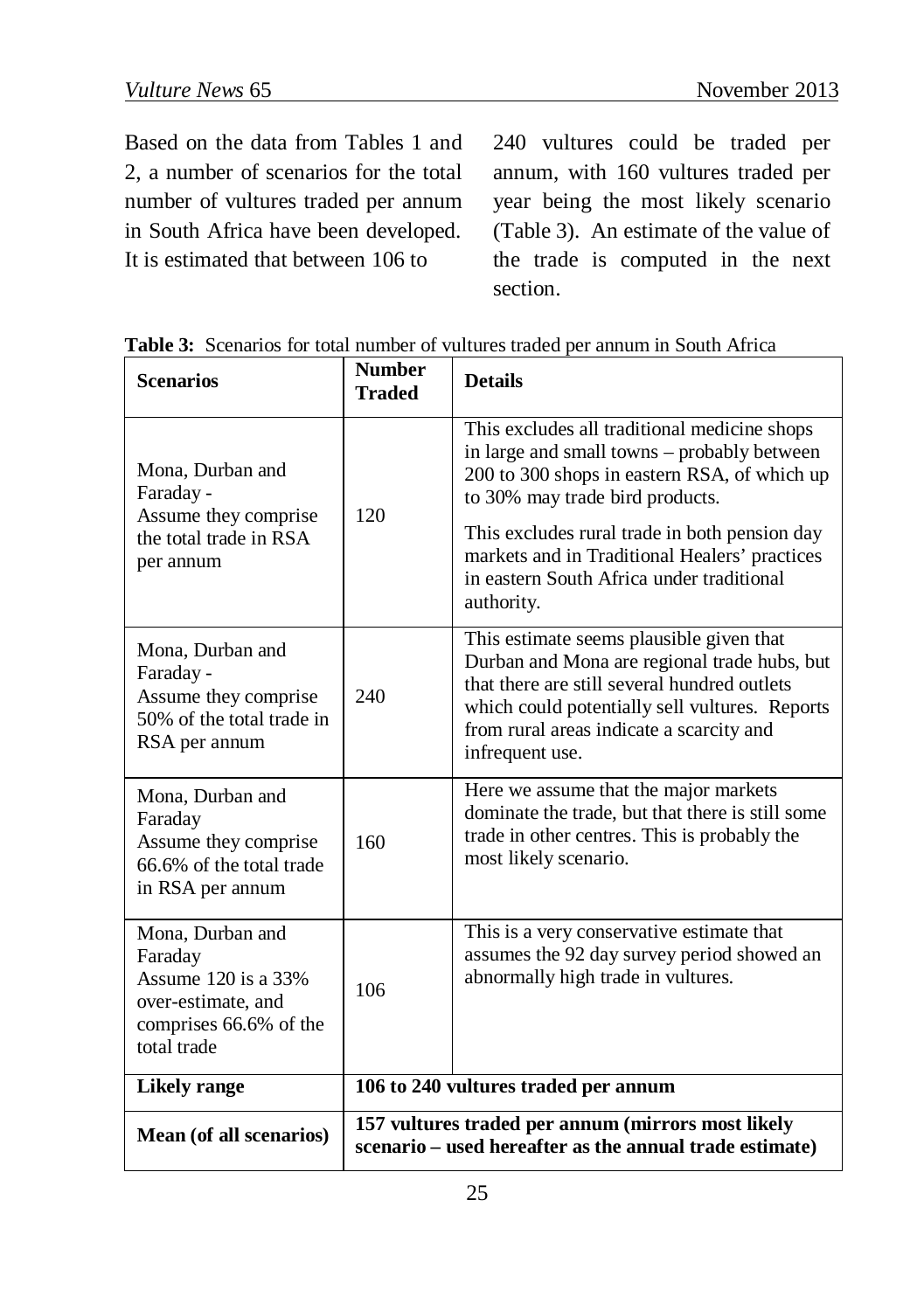**Parts used, values and turnover:**  The mean annual trade value of vultures at wholesale prices at the markets surveyed was obtained during the survey process. These values are shown in Table 4. Traditional Healers indicated a preference for using / prescribing certain parts of the vultures, mainly the head and brains. While this is the case, they will use other parts for treatment (probably when the head / brains are not available or the consumer indicates that these are too expensive). There is a clear link between the preference for different parts of vultures and prices paid by consumers for these. The head and neck, which are most preferred as a treatment or for use by Traditional Healers, carry a higher price per unit (i.e. per single treatment) than any other part of the body.

| <b>Market</b>                                          | Value of trade (average<br>cost per vulture) |
|--------------------------------------------------------|----------------------------------------------|
| Faraday                                                | R 800                                        |
| Durban                                                 | R 250                                        |
| Mona                                                   | R 300                                        |
|                                                        |                                              |
| Mean                                                   | <b>R</b> 450                                 |
| % of trade as White-backed                             | 77%                                          |
| % of trade as Cape Griffon                             | 22%                                          |
| Price per $kg - by$ weighted average mass for vultures | R73                                          |
| Mean value of the trade at wholesale prices            | R 54,095.38 (\$US 1 ~ R 10)                  |

**Table 4:** Mean annual value of the vulture trade at wholesale prices in South Africa

The wholesale value is the possible income which the hunters and traders could make when selling the whole vulture to other traders or Traditional Healers. However, these products then get resold. The estimated retail value of the vulture products sold over the counter or by traditional healers is calculated in Table 5 below. The total value of vulture sales could be at least R1.185 million per annum. However, this is likely to be an underestimate, as the healers are likely to charge more than R20 when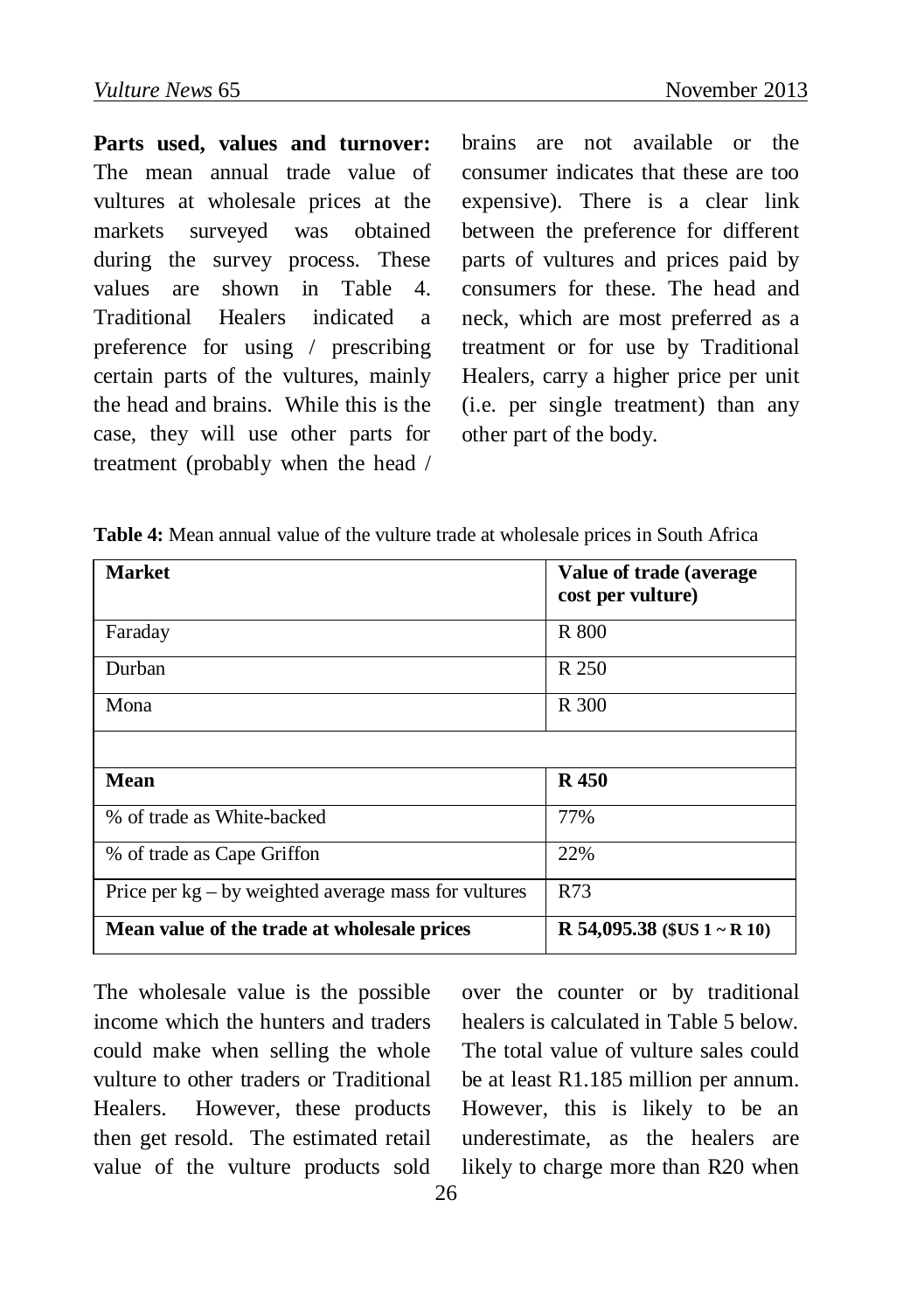using vultures parts for clairvoyance. It is not possible to separate the value of the healer's service and the value of the vulture parts used in assisting a patient. The figure of R1.185 million is therefore a conservative but realistic estimate of value.

| Table 5: Assumptions and calculations of average annual retail trade value |  |
|----------------------------------------------------------------------------|--|
|                                                                            |  |

| <b>White-backed vulture</b>                                                                                                                                                                           | Weight /<br><b>Value</b> |    |
|-------------------------------------------------------------------------------------------------------------------------------------------------------------------------------------------------------|--------------------------|----|
| Average mass                                                                                                                                                                                          | 5.5                      | kg |
| Likely number traded: 63 Mona vultures and 20 Mozambique<br>vultures likely to be White-backed vultures. Of the 20 additional<br>vultures in Faraday (not from Durban), 10 could be White-<br>backed. | 93                       |    |
| Total mass traded per annum                                                                                                                                                                           | 511.5                    | kg |
| <b>Cape Vulture</b>                                                                                                                                                                                   | Weight /<br><b>Value</b> |    |
| Average mass                                                                                                                                                                                          | 8.5                      | kg |
| Likely number traded: 17 remaining Durban vultures from<br>Pondoland and are therefore Cape Vultures. Of the 20 additional<br>Vultures in Faraday, 10 could be Cape Vultures.                         | 27                       |    |
| Total mass traded per annum                                                                                                                                                                           | 229.5                    | kg |
| Total mass of Durban vulture sales per annum                                                                                                                                                          | 741                      | kg |
| Tradable % remaining when carcass eviscerated                                                                                                                                                         | 80%                      |    |
| Total mass sold for all species                                                                                                                                                                       | 592.8                    | kg |
|                                                                                                                                                                                                       |                          |    |
| % sold to traders, Traditional Healers, diviners (based on survey)                                                                                                                                    | 70%                      |    |
| Mass sold to traders, Traditional Healers, diviners                                                                                                                                                   | 415                      | kg |
| Individual healer purchases - mass per sale                                                                                                                                                           | 400                      | g  |
| Likely number of sales                                                                                                                                                                                | 1 0 3 7                  |    |
| Average price                                                                                                                                                                                         | R 250                    |    |
| Price per kg                                                                                                                                                                                          | R 625                    |    |
| <b>Total annual expenditure by Traditional Healers</b>                                                                                                                                                | R 259,350                |    |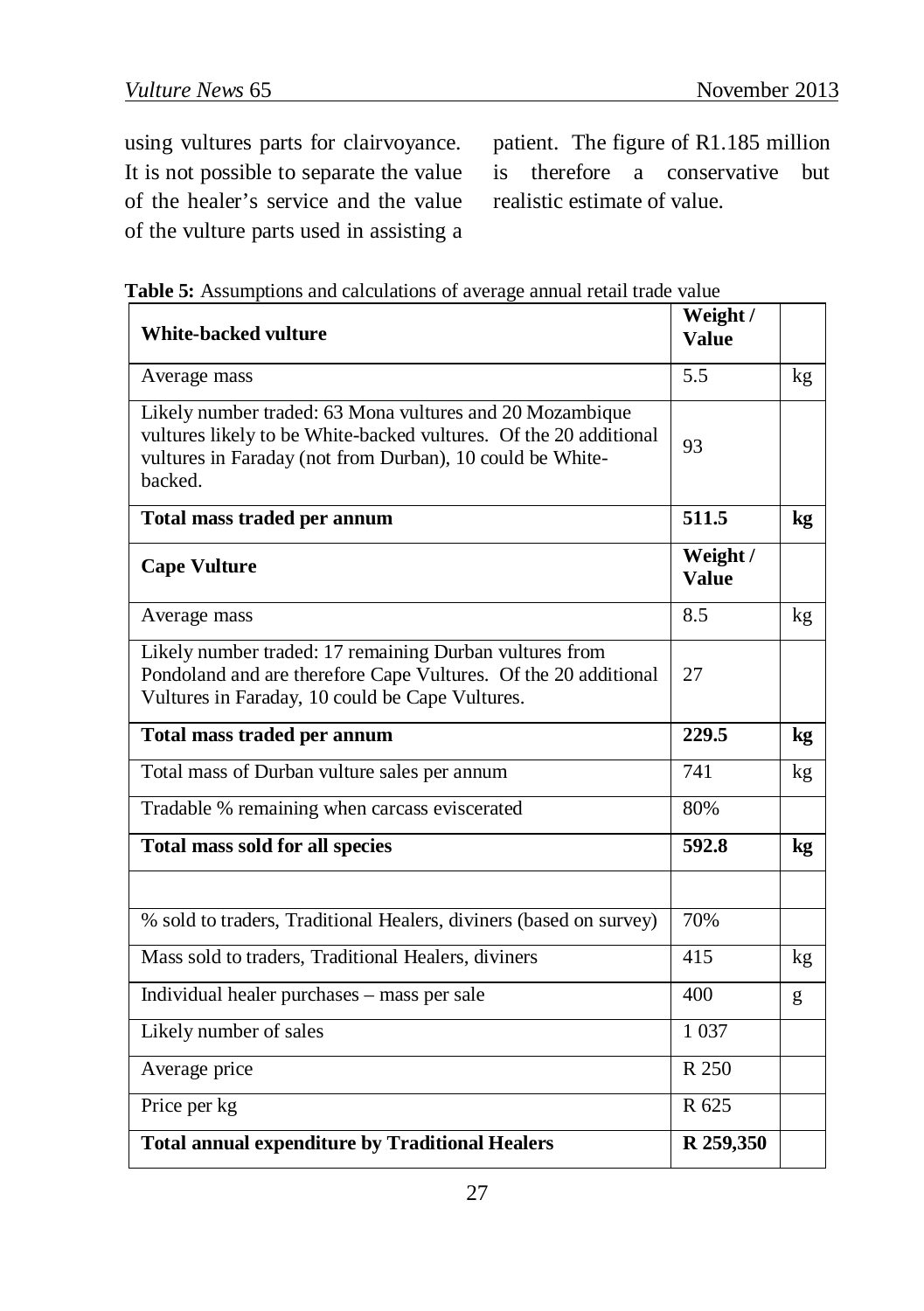#### **Table 5** – continued.

|                                                                                               | Weight/value |              |
|-----------------------------------------------------------------------------------------------|--------------|--------------|
| % sold over the counter to customers (based on survey<br>findings)                            | 30%          |              |
| Mass sold to over-the-counter consumers                                                       | 178          | kg           |
| Individual over-the-counter consumer purchases – mass per<br>sale                             | 10           | g            |
| Likely number of sales                                                                        | 17 784       |              |
| Average price                                                                                 | R 20         |              |
| Price per kg                                                                                  | R 2,000      |              |
| Total expenditure by over-the-counter consumers                                               | R 355,680    |              |
|                                                                                               |              |              |
| Sales by Traditional Healers to consumers : Traditional<br>Healers volumes resold to patients | 414.96       | kg           |
| Mass of individual sales                                                                      | 10           | $\mathbf{g}$ |
| Price per sale                                                                                | R 20         |              |
| Likely number of sales                                                                        | 41,496       |              |
| Costs to patients on an annual basis                                                          | R 829,920    |              |
|                                                                                               |              |              |
| <b>Total Annual Value of sales to end consumers</b>                                           | R 1,185,600  |              |
| (excluding costs of vultures as inputs)                                                       |              |              |

## **Discussion**

The use of vultures for clairvoyance combined with the perception of many Traditional Healers (61%) that there are no feasible alternative products, means that there is likely to be an ongoing and undiminishing demand for vultures for the Traditional Medicine industry. While

the numbers of vultures traded (approximately 160 per annum in eastern South Africa) and their economic value are relatively small (approximately R1.2 million or \$US 120,000 per year), they still constitute an important trade item for the traders / Traditional Healers. There are some 15 traders in Durban and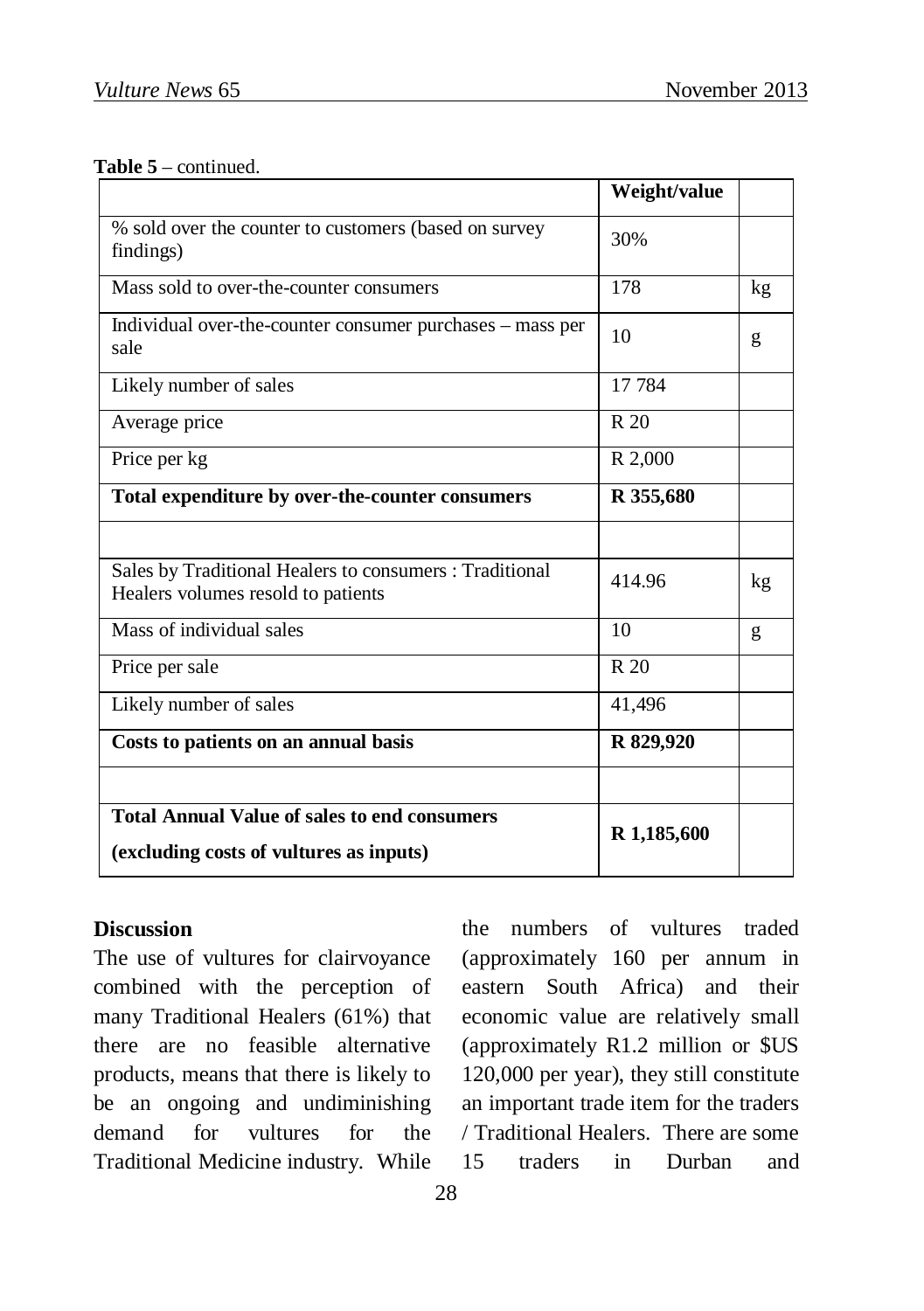Johannesburg who trade vultures probably supplied by about six hunters. These 21 individuals may be earning some R2,571 per year, or R214 per month (assuming they all earn equal amounts and using wholesale prices).

It is estimated that there are some 59,000 consumption events of vulture per annum (assuming one use per consumer per annum), and this could mean that there are some 4,916 sales per month (at 10g per sale). Assuming that Traditional Healers prescribe vulture use once a week, then it is possible that 1,230 Traditional Healers (which is not dissimilar to the 1,037 possible sales based on wholesale purchases of 400g) could benefit from the trade, to the value of R963 each per annum, or R80 per month. For the average healer this could represent between 5% and 10% of their incomes. It is unlikely that any one person in the trade relies to any great degree on the incomes generated by vultures. Most hunters and traders trade a wide range of animal products, and vultures are likely to constitute only a modest portion of the trade. This implies that the decline in access to vultures will not impact substantially on their livelihoods.

In total, some 1,251 traders, hunters and Traditional Healers could benefit annually from the trade in vultures, while there could be some 59,000 consumers per annum who benefit psychologically from vulture use.

**Sustainability of the trade in vultures:** An estimate of vulture population size and productivity was required to assess ecological sustainability of use levels. The data in the following table for each species are derived from KZN Wildlife monitoring records.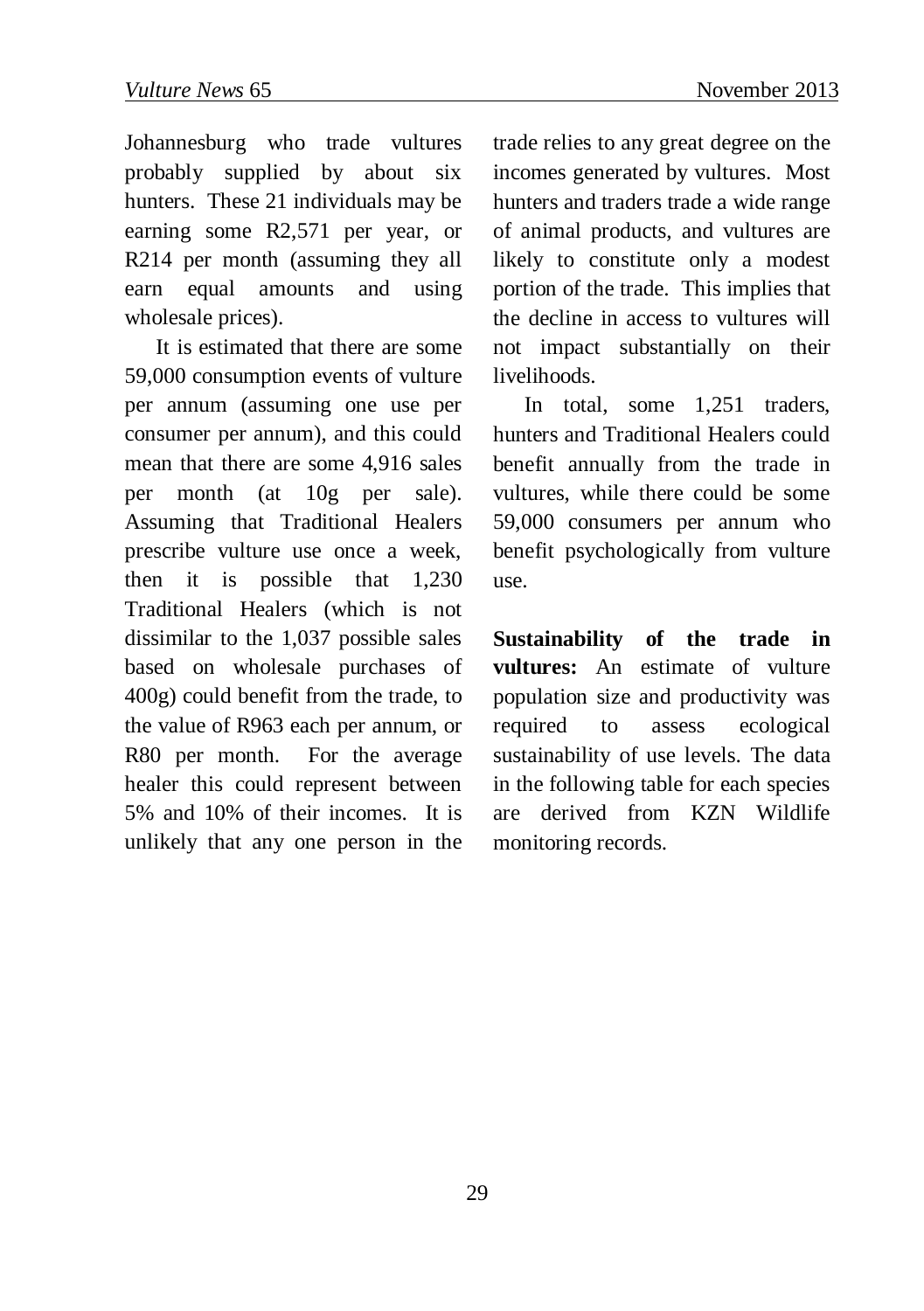**Table 6:** White-headed Vulture *Trigonoceps occipitalis* population and recruitment in KwaZulu-Natal (KZN) (2007)

| <b>Protected Area</b> | Number of breeding pairs and<br>breeding success            | <b>Comment</b>                                                                                     |
|-----------------------|-------------------------------------------------------------|----------------------------------------------------------------------------------------------------|
| Phongola N.R.         | 1 pair.                                                     | No chick.                                                                                          |
| Mkhuze G.R.           | $\Omega$                                                    | No breeding for last 3 years.<br>Occasionally 1 adult bird<br>seen. Population locally<br>extinct? |
| Hluhluwe-iMfolozi     | 5 breeding pairs. 3 chicks<br>known to be produced in 2006. | 1 nest unknown                                                                                     |
| <b>TOTAL FOR KZN</b>  | 6 breeding pairs remaining.                                 | No other nests known in<br>KZN.                                                                    |

Population size – 15 adult vultures in KZN (chicks, juveniles, immatures not included). Add 20% for chicks, juveniles and immatures.

| <b>Table 7:</b> White-backed Vulture <i>Gyps africanus</i> population and recruitment in KwaZulu- |  |
|---------------------------------------------------------------------------------------------------|--|
| Natal (2007)                                                                                      |  |

| <b>Protected</b><br>Area       | Number of breeding pairs and<br>breeding success  | <b>Comment</b>                                                                                                                                                  |
|--------------------------------|---------------------------------------------------|-----------------------------------------------------------------------------------------------------------------------------------------------------------------|
| Phongola<br>N.R.               | 34 breeding pairs in 2005 reduced<br>to 9 in 2006 | Could be climatic factors $-$<br>unusually high winds,<br>unseasonal rains, inclement<br>weather - associated with<br>reduction in number of breeding<br>pairs. |
| Mkhuze                         | 15 breeding pairs produced chicks<br>in $2006$    | 35 active nests (breeding pairs)<br>counted in reserve.                                                                                                         |
| Hluhluwe-<br>iMfolozi<br>(HiP) | 275 breeding pairs                                | Population regarded as "safe".<br>For how long?                                                                                                                 |
| <b>TOAL FOR</b><br>KZN         | 344 breeding pairs                                |                                                                                                                                                                 |

Population sizes - 88 (Phongola), Mkhuze - 91 Vultures, HiP – 715) TOTAL – 894 adult Vultures for KZN. Add 20% to include immatures, juveniles and chicks).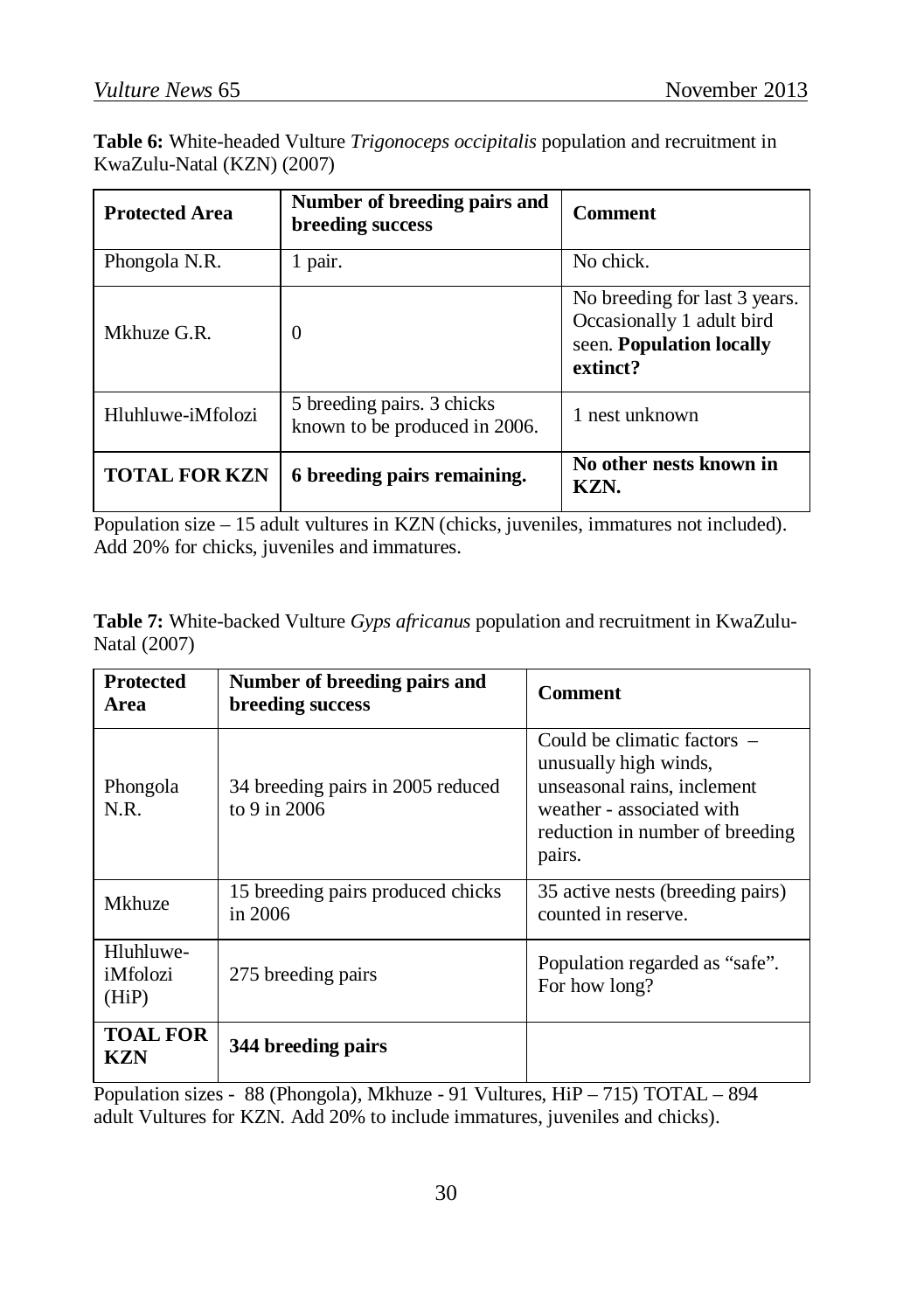| <b>Protected</b><br>Area       | Number of breeding pairs<br>and breeding success | <b>Comment</b>                                                                    |
|--------------------------------|--------------------------------------------------|-----------------------------------------------------------------------------------|
| Ithala G.R.                    |                                                  | Breeding success unknown                                                          |
| Phongola N.R.                  | 1 (4 vultures maximum)                           | Breeding success unknown                                                          |
| Mkhuze G.R.                    |                                                  | Breeding success unknown                                                          |
| Hluhluwe-<br>iMfolozi          | 6                                                | 2 chicks known to have survived,<br>1 chick died, 1 unknown. 50%<br>productivity. |
| <b>TOTAL FOR</b><br><b>KZN</b> | 9 breeding pairs                                 |                                                                                   |

**Table 8:** Lappet-faced Vulture *Torgos tracheliotos* population and recruitment (2007)

TOTAL – Approx 23 adult vultures in KZN. Add 20% to include immatures, juveniles and chicks.

|  |  |  |  | Table 9: Cape Vulture Gyps coprotheres population and recruitment (2007) |  |  |  |  |
|--|--|--|--|--------------------------------------------------------------------------|--|--|--|--|
|--|--|--|--|--------------------------------------------------------------------------|--|--|--|--|

| Area                    | Number of breeding pairs<br>and breeding success | Comment                                                                           |  |  |
|-------------------------|--------------------------------------------------|-----------------------------------------------------------------------------------|--|--|
| KZN, Lesotho, E<br>Cape | 900 (Piper 2004)                                 | Assume approx. 70% breeding<br>success based on previous<br>research (Mundy 1982) |  |  |
| Rest of South<br>Africa | 300 (Piper 2004)                                 | Assume approx. 70% breeding<br>success                                            |  |  |
|                         |                                                  | Data at least 2 years outdated.                                                   |  |  |
| <b>TOTAL</b>            | 1200                                             |                                                                                   |  |  |

TOTAL number of vultures in KZN, Eastern Cape, Lesotho – approximately 2160. Total number for rest of SA – 720 (Totals include immatures, juveniles, chicks).

In all vulture species, approximately 70% of the population breeds. Vultures breed for four out of five years on average. Breeding age is 5 -6 years (Mundy 1982).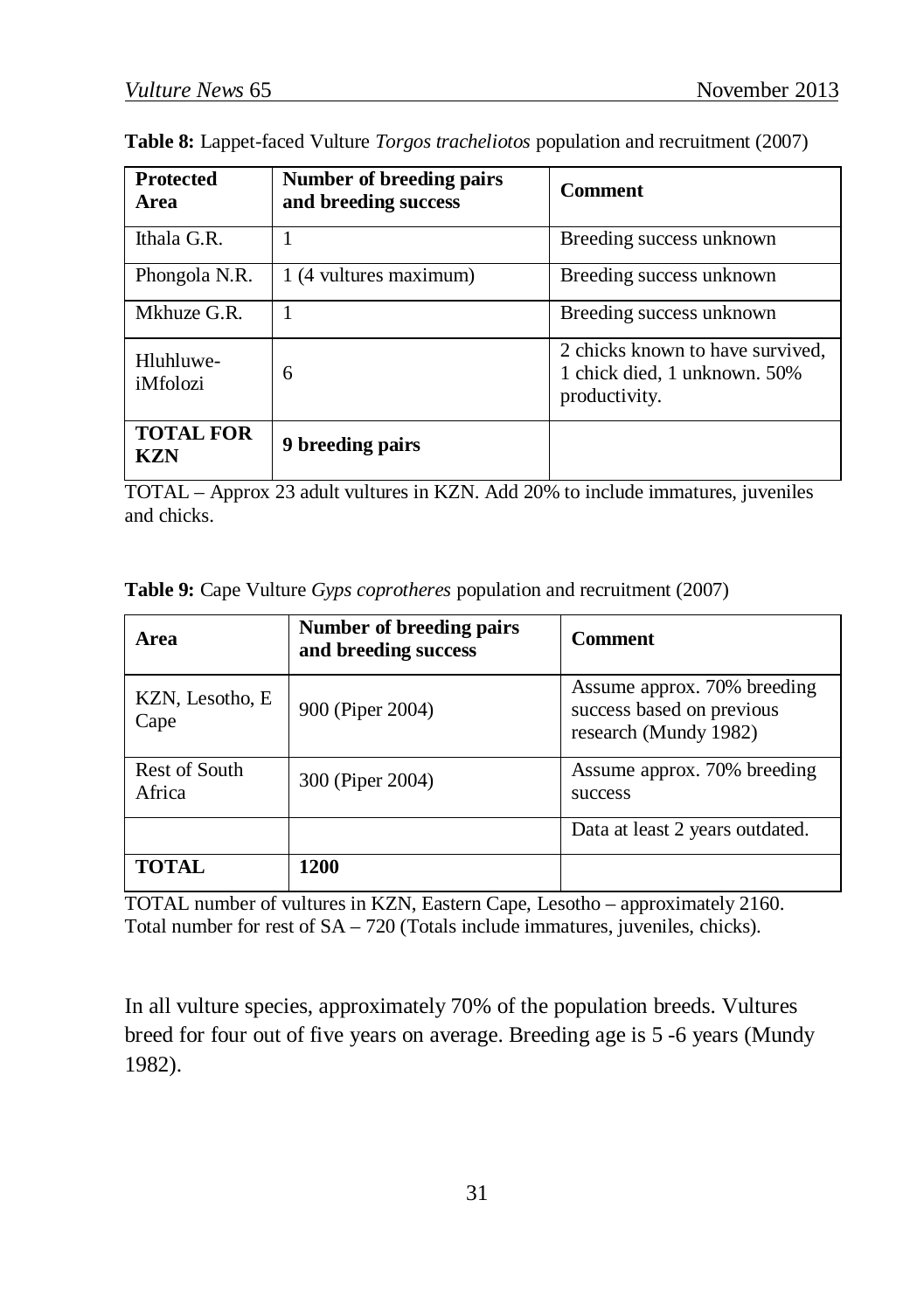**Natural expected survival rates (all species):**

• Fledglings - 50% survive to 1 year old (first year vultures).

First year vultures  $-50\%$  of first year vultures survive.

First year vultures to sexual maturity – 90% survive.

Note – these figures are based on natural mortalities and do not account for man induced mortality. Longevity of vultures in the wild is not known.

### **Average vulture breeding success (theory):**

• 0.5 (fledglings) x 0.5  $(1<sup>st</sup>$ year birds) x  $0.9$  (Immature birds) = 0.225 % of an adult. Therefore, two vultures divided by  $0.225$  years = 9 years. Hence vultures need nine years to replace themselves.

• BUT the vultures need to reach sexual maturity, which is 6 years old.

• Six years (sexual maturity) + nine years (pair replacement) = 15 years old by the time a bird can replace itself.

**Reality in KwaZulu-Natal (working example from Phongola Nature Reserve):**

• 0.3 (fledglings) x 0.4  $(1<sup>st</sup>$ year birds) x  $0.5$  (Immature birds) = 0.06 % of an adult. Therefore, 2 vultures divided by  $0.06$  years = 17 years

• Then, 6 yrs (sexual maturity) + 17 years (pair replacement) = 23 years old by the time a bird replaces itself given the unnatural mortalities in KwaZulu Natal (not taking into account the current traditional use data).

As mentioned, longevity of wild vultures is unknown but is unlikely to be as long as approximately 30 years. If this longevity were realistic for wild vultures, the chances that the vultures would be breeding at this age are remote (Wakelin 2004).

The trade in vultures is not sustainable at the present harvest levels in the context of poor population recruitment. The implication is that for all those involved in the trade, the benefits currently enjoyed will no longer be available in the next 15 to 30 years from the time of this research. Table 10 illustrates the possible sustainability scenarios for the various species.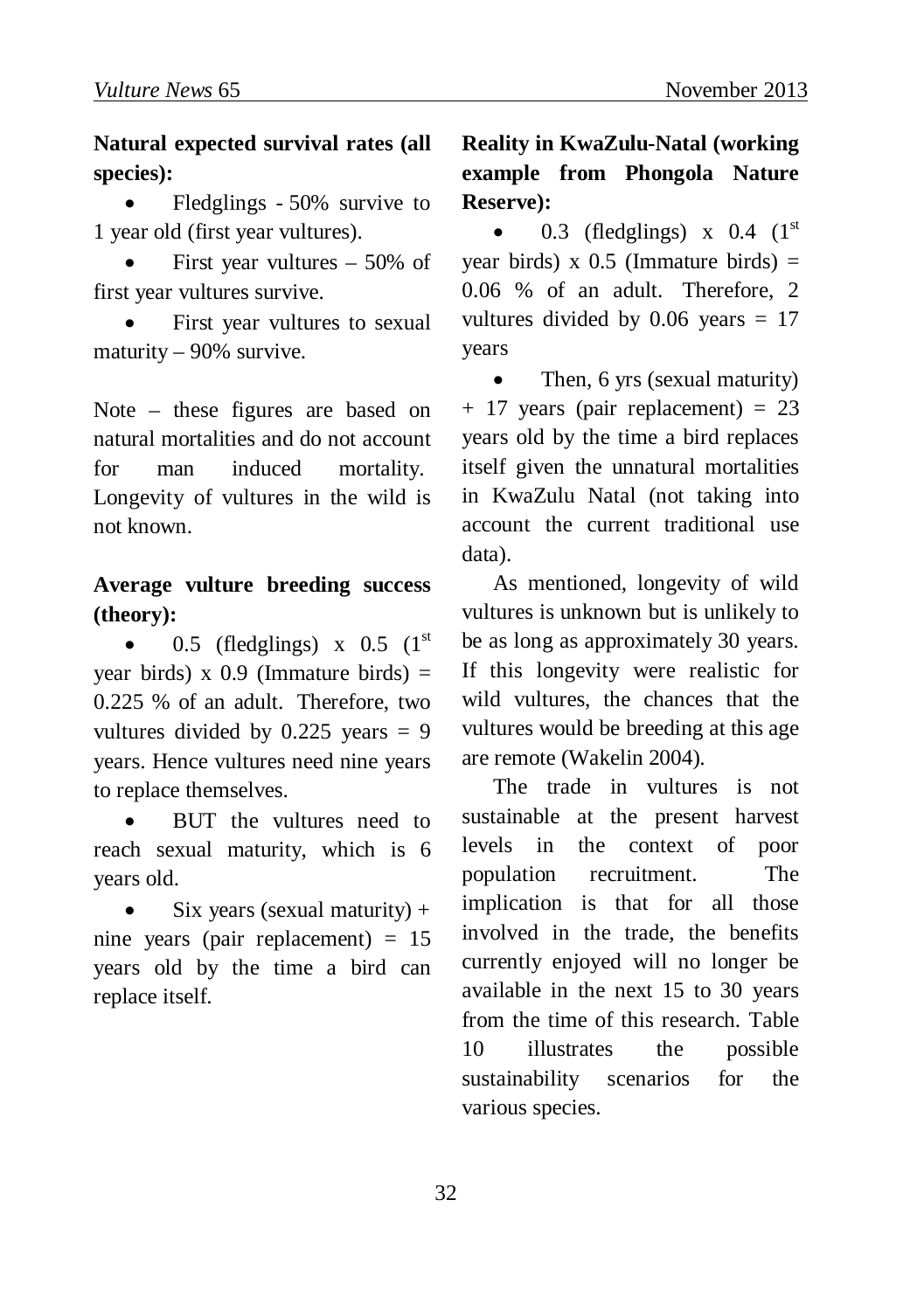|                                  |                                     | <b>Scenario</b> |                  |               |  |
|----------------------------------|-------------------------------------|-----------------|------------------|---------------|--|
| <b>Species</b>                   |                                     | Market trend    | <b>Best case</b> | Worst<br>Case |  |
| White-backed and<br>White-headed | Annual rate of<br>population change | $-3.68%$        | 2.65%            | $-9.23%$      |  |
| <b>Vultures</b>                  | Years to population<br><b>loss</b>  | 27              | Vulnerable       | 11            |  |
| <b>Cape Vulture</b>              | Annual rate of<br>population change | $-1.88%$        | 4.9%             | $-8.03%$      |  |
|                                  | Years to population<br>loss         | 53              | <b>Stable</b>    | 12            |  |

**Table 10.** Possible scenarios for sustainability of the vulture trade.

Table 10 is based on observed trade data (Approximately 160 vultures traded per year (Table 3)). Three possible scenarios based on market estimates from Table 3 are shown in Table 10 with the top figure being percentage population change and the bottom figure showing projected years to complete population loss. The "worst case" accounts for possible trade not observed during the survey and "best case" accounts for the survey over-estimating vulture trade figures. There were insufficient data to develop scenarios for Lappetfaced Vultures. White-backed Vultures in Zululand are clearly a major conservation concern. Under current conditions the population could become exhausted in 27 years, and should the survey have

underestimated the intensity of use, then local extinction could be as little as 11 years away. This population cannot withstand the current environment and harvesting pressures being placed on it. The White-headed and Lappet-faced Vultures are populations that are likely to disappear in the near future unless there is a dramatic change in management effort.

The Cape Vultures appear to be stable. However, should the numbers of White-backed Vultures decline, a larger proportion of the current harvesting pressure (160 vultures per annum) could fall on the local Cape Vultures (while assuming current environmental pressures remain constant). In this instance, the Cape Vulture populations in Lesotho, KZN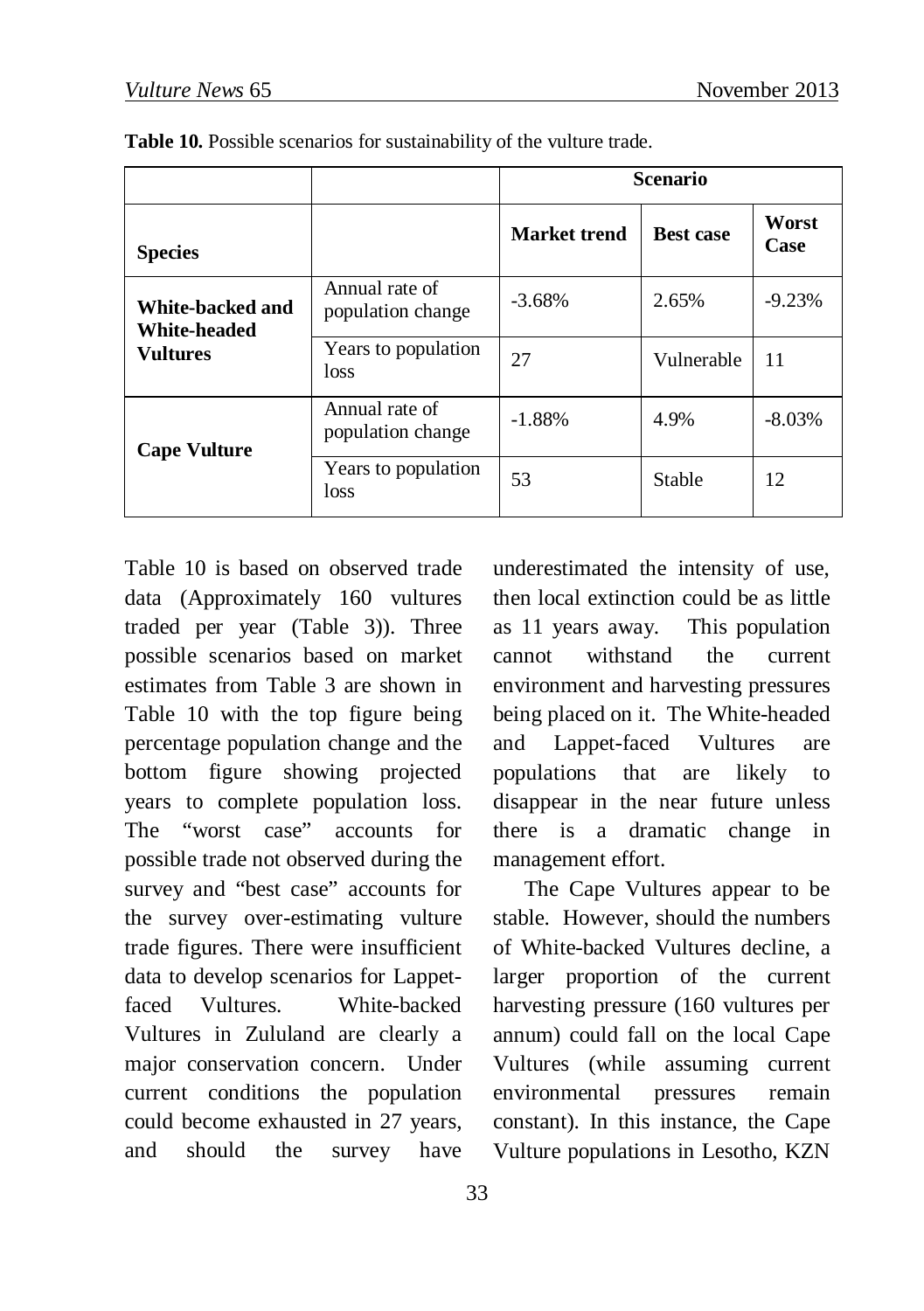and Eastern Cape could be exhausted in 54 years.

The current levels of use need to be reduced and other negative pressures on the vulture populations in the region need to be reduced if these birds are to be conserved in eastern South Africa.

### **Conclusions**

The trade in vultures is not sustainable unless there is a substantial change in the management of these populations and the pressures on them. White-backed Vultures in Zululand are a major conservation concern. Under current harvest pressure the population could become exhausted by 2034 (27 years from the time of this research), and should the survey have underestimated the intensity of use, then local extinction could be as close as 2018. This population cannot withstand the current environment and harvesting pressures being placed on it.

Populations of White-headed and Lappet-faced Vultures are likely to disappear in the near future unless there is a dramatic change in management effort.

The Cape Vulture population appears to be stable. However, should the numbers of White-backed vultures decline, a larger proportion of the current harvesting pressure

(estimated 160 vultures per annum) could fall on the local Cape Vulture population (while assuming current environmental pressures remain constant). In this instance, the Cape Vulture populations in Lesotho, KZN and Eastern Cape could be exhausted in 54 years from the time of this research.

Vulture use forms part of the Traditional Healing industry, which is a strong and vital part of South Africa's culture, most particularly Zulu culture (Mander *et al.* 2007). The loss of vultures to this industry, which forms a unique part of the clairvoyant component of this Traditional Healing system, would be a major blow for this valuable cultural aspect of a majority of South Africans, as well as represent a significant loss of Traditional Knowledge.

The current levels of use need to be reduced and other negative pressures on the vulture populations in the region also need to be reduced if these vultures are to be conserved in eastern South Africa. An intervention strategy to address this issue should reduce the consumption and demand for vultures in the Traditional Medicine industry through awareness raising and promoting the use of alternatives, and improving the regulation of the trade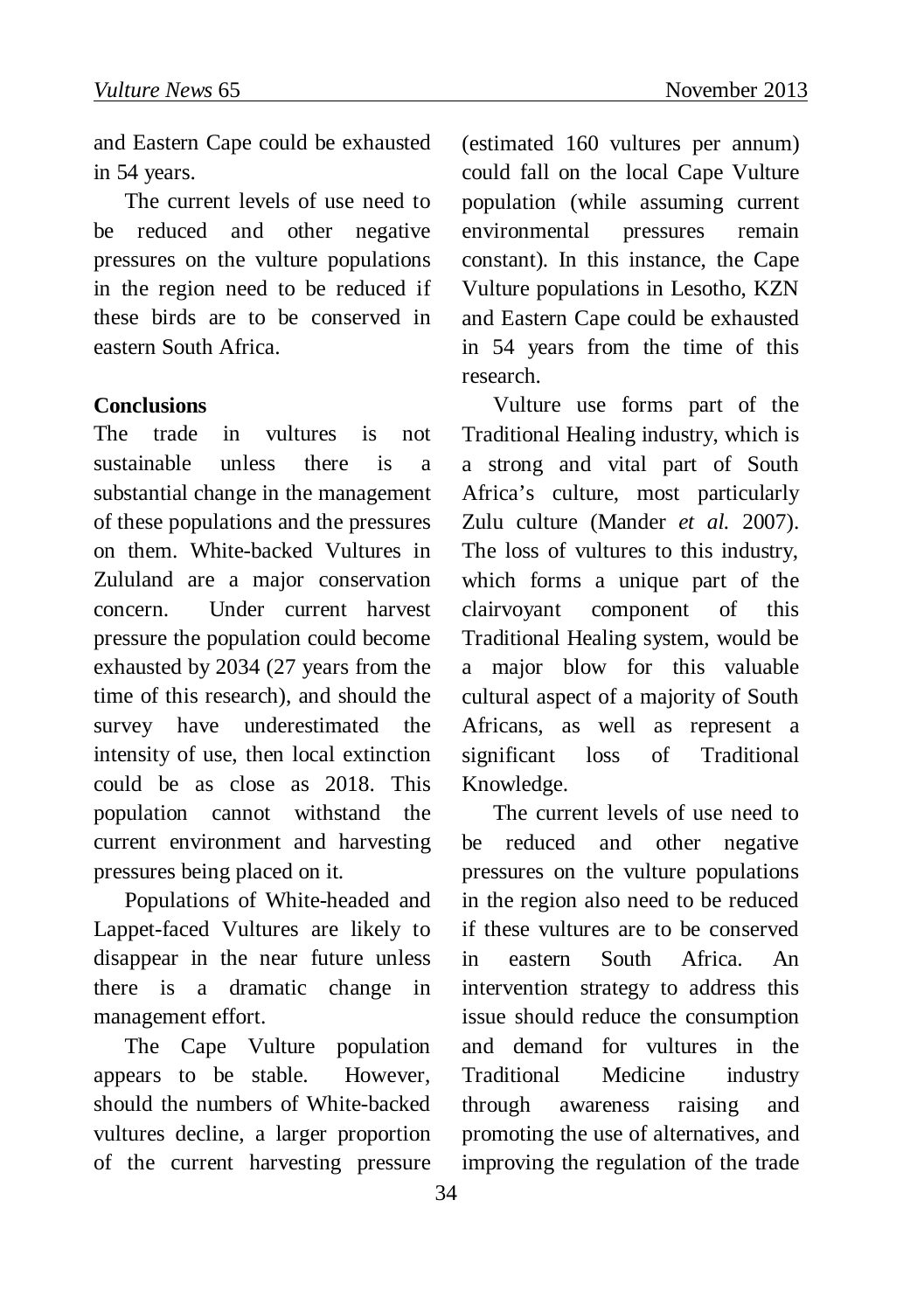through enhanced policy and policing. We recommend four broad key intervention areas:

1. Reduce consumption of and demand for vultures.

2. Change or create policy to improve broad scale regulation of the trade in vultures.

3. Improve policing and enforcement for better regulation of the trade.

4. Improve the understanding of the vulture trade to enable more focused interventions.

These intervention areas have been detailed in the full report on this research (Mander *et al.* 2007) and intervention plans have been developed and approved by KZN Wildlife for KwaZulu-Natal (M°Kean and Rushworth 2008, 2013). However, implementation of these remains a challenge for capacity and resourcing reasons.

#### **References**

- Berglund, A-I. 1976. *Zulu thought patterns and symbolism*. Almquist and Wiksell, Uppsala.
- BirdLife International 2004. *Threatened birds of the world 2004.* BirdLife International, Cambridge.
- Cunningham, A. B. & Zondi, A.S. 1991. Use of animal parts for the commercial trade in traditional medicines. Working Paper No. 76. Institute of Natural Resources. Pietermaritzburg.
- Mander, M. 1998. *The marketing of indigenous medicinal plants in South Africa: A case study in KwaZulu-Natal*. Food and Agriculture Organisation of the United Nations, Rome.
- Mander M,, Diedrichs N., Ntuli L., Mavundla K., Williams V. and M<sup>c</sup>Kean S. 2007. Survey of the Trade in Vultures for the Traditional Health Industry in South Africa. Report for Ezemvelo KZN Wildlife, Pietermaritzburg. 54pp.
- Mc Kean, S. G. 1995. A Directory of Animal Species used for Traditional Medicine in KwaZulu-Natal. Ezemvelo KZN Wildlife Internal Report. 41pp.